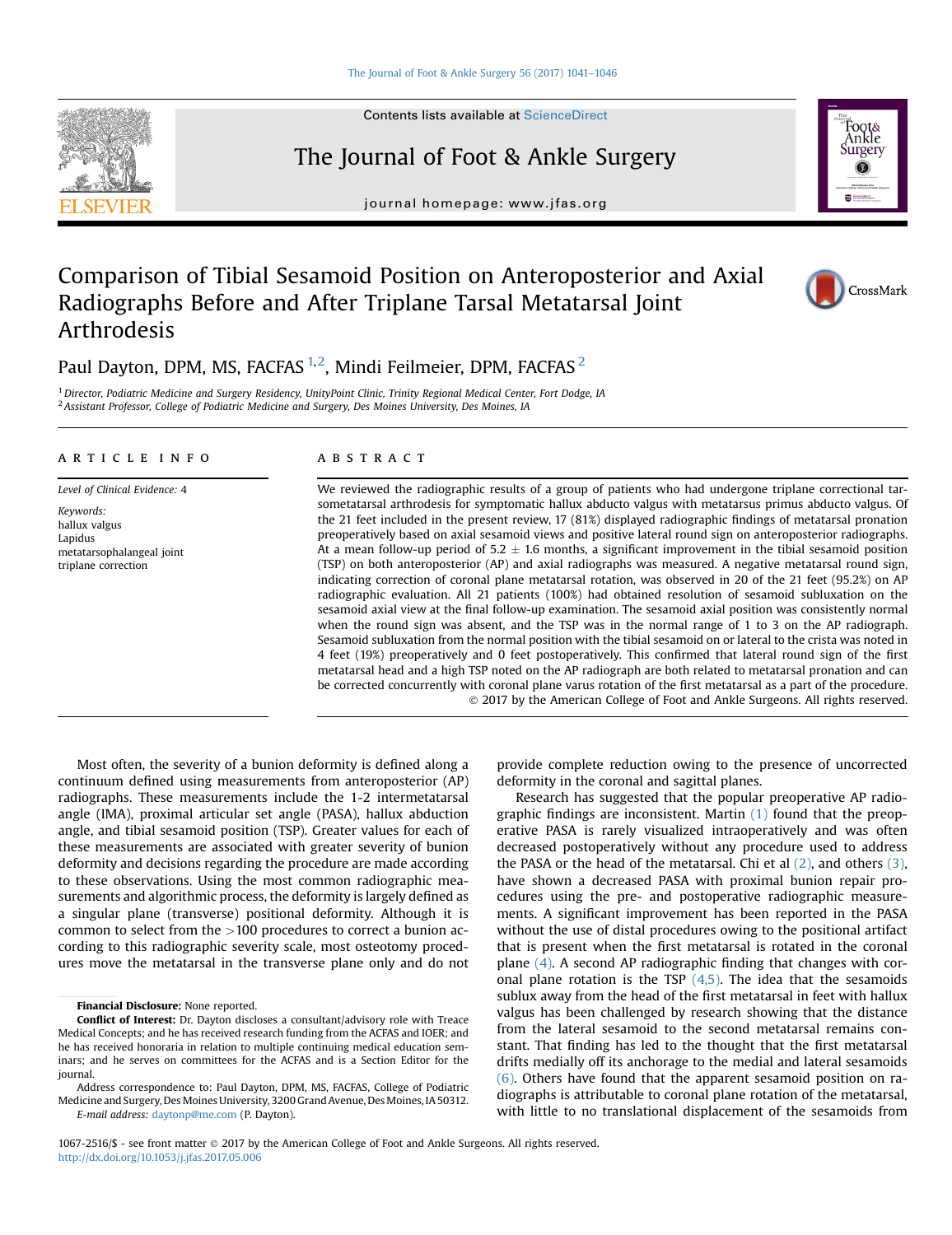beneath the metatarsal in some but not all patients. In other words, the sesamoids appear displaced from the first metatarsal on the AP radiograph when, indeed, they are positioned normally in their plantar metatarsal grooves  $(4,7)$  (Fig. 1). Recently, a review and comparison between AP and axial sesamoid radiographic views showed poor agreement between the 2 regarding subluxation of the sesamoids [\(8\)](#page-5-0). Eversion or valgus rotation might be the initial deformity that sets into motion the malposition of the hallux and subsequent retrograde medial deviation of the first ray. Therefore, it might be the coronal plane malposition of the first metatarsal that is the inciting event that sets into motion the progression to a bunion. It has also been suggested that failure to correct the TSP might be the reason for the hallux abducto valgus (HAV) recurrence and poor functional outcomes  $(9,10)$ . True soft tissue balancing requires realignment and redirection of the longitudinal pull of all soft tissue structures inserting on the distal aspect of the first ray. When the first metatarsal is moved in the transverse plane exclusively, as is the case with most osteotomies, the lateral position of the sesamoids will be maintained and the vector of force with tendon action of the extensors and flexors will pull the hallux into adduction and valgus rotation and the retrograde force will push the metatarsal medially, increasing the IMA. Triplane correction of the first metatarsal position will reassure the surgeon that the sesamoids are maintained in their anatomic grooves and orientated neutrally in the sagittal plane, avoiding the pseudocorrection resulting from aligning a pronated metatarsal over the sesamoids without the latter necessarily in their anatomic grooves. This also theoretically removes the deforming forces on the hallux and, secondarily, the first metatarsal ([Fig. 2\)](#page-2-0).

The lateral round sign described by Okuda et al [\(11\)](#page-5-0) has been shown to be an indicator of first metatarsal pronation. This finding can be visualized on the AP radiograph along the lateral margin of the first metatarsal head. Because the metatarsal is everted relative to the plane of the foot and the AP radiograph, the rounded plantar surface of the first metatarsal comes into view, resulting in a rounded appearance to the lateral first metatarsal (lateral round sign). Without eversion, the lateral profile of the head will be quite straight. This finding is easily visualized and can be used as a guide to restoring neutral frontal plane rotation during intraoperative fluoroscopic examination ([Fig. 3](#page-3-0)).

We hypothesized that triplane tarsometatarsal joint (TMTJ) arthrodesis would result in normalization of the TSP on the AP radiograph, not because of soft tissue balancing, but because of correction of the coronal plane of the deformity. We also sought to

evaluate the association of an increased TSP with a positive lateral round sign to determine whether the 2 findings will be normalized concurrently when the first metatarsal has been inverted as a part of the corrective procedure (triplane correction TMTJ arthrodesis). Finally, we aimed to identify the percentage of patients in the present cohort with pure rotational deformity causing sesamoid changes on the AP radiograph (no sesamoid subluxation) and the percentage with associated sesamoid subluxation causing the AP TSP abnormality and to compare this to previous published research data reporting the incidence of sesamoid subluxation as a part of HAV deformity [\(Fig. 2\)](#page-2-0).

#### Patients and Methods

The Des Moines institutional review board exempted the present retrospective analysis. We reviewed a consecutive series of symptomatic HAV patients who had undergone triplane TMTJ arthrodesis by a single surgeon from September 2015 to June 2016. The subjects were identified through a medical record search using the Common Procedural Terminology codes 28297 and 28740. The criteria for inclusion in the study were  $\geq$  months of postoperative follow-up data available, the availability of pre- and postoperative weightbearing AP and sesamoid axial radiographs, and patient participation in an early weightbearing protocol.

The surgical procedure was performed through a dorsal longitudinal incision over the first TMTJ. The metatarsal position was manually corrected in the transverse, coronal, and sagittal planes after TMTJ release and held with a specialized clamp before the bone cuts. The IMA was corrected to  $\langle 8^\circ \rangle$  and the coronal and sagittal planes of the deformity were corrected to neutral. Intraoperative fluoroscopic guidance was used to adjust and confirm the metatarsal correction. The criteria for complete correction was a TSP <2, an IMA <8°, and anatomic alignment of the MTPJ and hallux. The prepared first TMTJ was reduced and provisionally fixated with an olive Kirschner wire. Two small-profile, 4-hole titanium locking plates were used in biplanar fashion to maintain correction in the transverse, frontal, and sagittal planes. No compression screw was used with this fixation approach. An intermetatarsal neutralization screw was used in 17 of 21 feet (81%) for added stability of the fixation after complete correction was achieved. No additional distal metatarsal osteotomy was performed. Capsular balancing was not performed in any of the patients. Postoperatively, the patients underwent an early weightbearing protocol with protected weightbearing in a removable walking boot at an average of  $13.3 \pm 3.1$  (range 0 to 14) days. One of us (P.D.) measured the IMA, HVA, lateral shape of the metatarsal head (lateral round sign) [\(11\)](#page-5-0), and TSP on the pre- and early postoperative AP radiographs. The TSP was measured using the Hardy and Clapham 1 to 7 scale [\(12\).](#page-5-0) The semiweightbearing sesamoid axial views were used to evaluate frontal plane rotation of the first metatarsal relative to the plane of the lesser metatarsals and subluxation of the metatarsal off the sesamoids. A standardized patient position with a rigid foam block was used to ensure consistency in obtaining the axial views. The results of the measurements were reviewed by both of us (P.D., M.F.) and discussed to ensure accuracy. Paired  $t$  tests (corrected for multiple comparisons) were conducted to determine the change in the radiographic morphologic measures.



Fig. 1. (A) Anteroposterior radiograph showing positive lateral round sign and tibial sesamoid position suggesting metatarsal eversion. Traditional evaluation of the tibial sesamoid position would suggest metatarsal subluxation off the sesamoids. (B) Semi-weightbearing sesamoid axial view showing sesamoids located normally, medially and laterally to the median crista. Eversion of the first metatarsal has altered the findings visualized and assessed on the anteroposterior projection.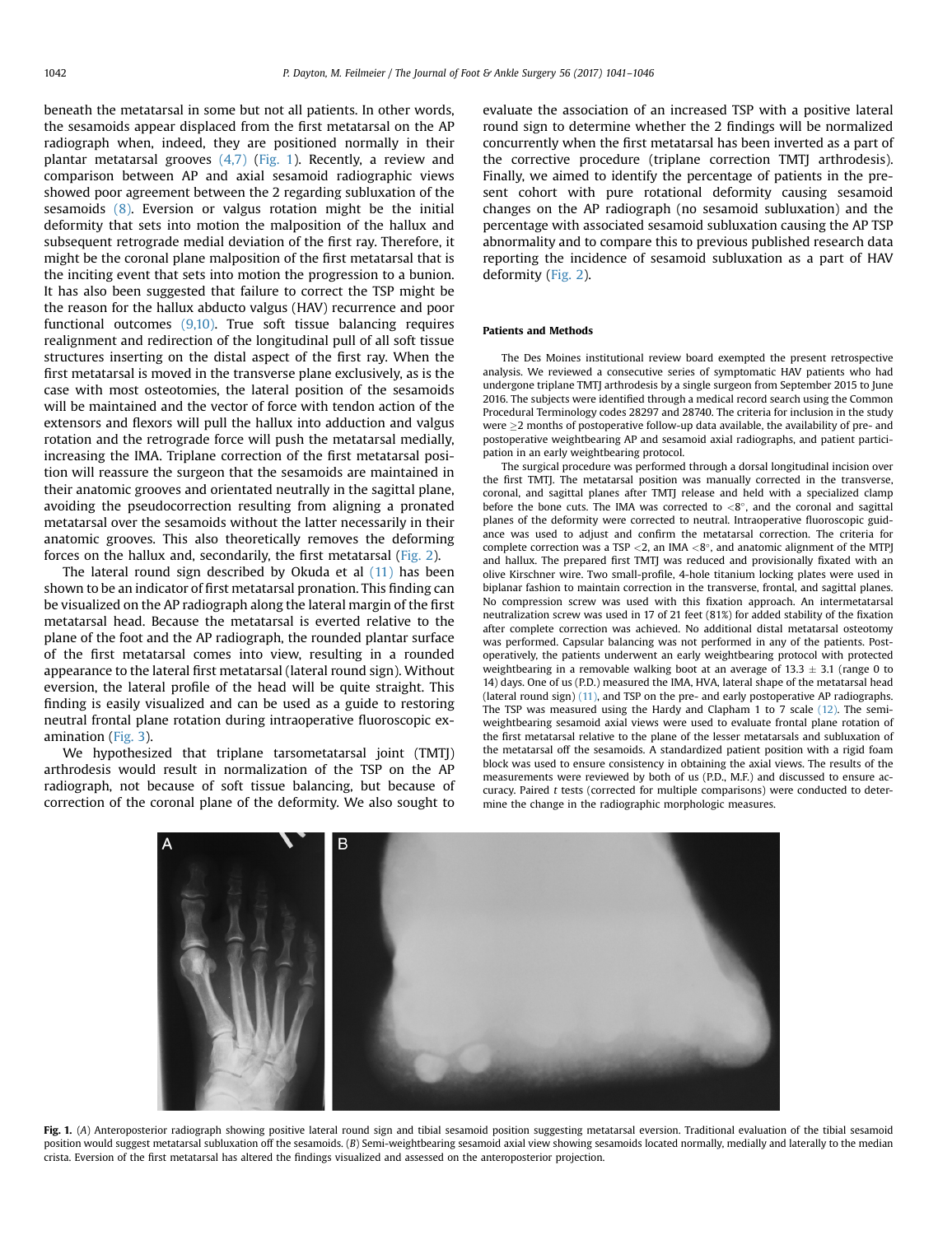<span id="page-2-0"></span>

Fig. 2. (A) Preoperative and (B) postoperative anteroposterior radiographs of a 16-year-old female demonstrating the triplane deformity correction. (C) The axial preoperative radiograph clearly shows coronal plane rotation of the metatarsal without sesamoid subluxation. (D) The postoperative axial view shows normalization of the frontal plane rotation.

### Results

Consecutive cases were identified, with 21 of 22 surgical records meeting the inclusion criteria. The average patient age at the followup examination was 32.42 (range 15 to 55) years. Nineteen patients, all female, and 21 feet, were included in the present analysis. At a mean follow-up point of  $5.2 \pm 1.6$  months, a significant improvement in the IMA, HVA, and TSP was measured ([Table](#page-3-0)). A negative metatarsal round sign, indicating correction of the frontal plane metatarsal rotation, was observed in 20 of the 21 feet (95.2%) using the AP radiographic measurement. All patients had had semi-weightbearing sesamoid axial views taken preoperatively and postoperatively. Of the 21 feet, 17 had metatarsal pronation preoperatively (81%). All the patients had maintained neutral coronal plane rotation at the final follow-up visit (100%). When the lateral round sign was absent on the AP radiograph, the sesamoid position was consistently normal on the axial view. This corresponded to an AP TSP of 1 to 3. Sesamoid subluxation from the normal position with the tibial sesamoid on or lateral to the median crista was noted in 4 feet (19%) preoperatively and no feet postoperatively [\(Fig. 4\)](#page-4-0). We identified 1 case (4.8%) of continued lateral roundness of the first metatarsal postoperatively, which might indicate undercorrection of rotation or an anatomic variation.

## Discussion

A constant relationship of the fibular sesamoid to the second metatarsal has been described in published studies [\(6\).](#page-5-0) This observation lends itself to a widely accepted pathologic process wherein the first metatarsal deviates medially off a stable and stationary sesamoid apparatus in the transverse plane only. However, the appearance of the sesamoids on AP radiographs in a high percentage of cases does not indicate actual subluxation in relation to the median crista and bisection of the metatarsal shaft [\(13\).](#page-5-0) Pronation of the first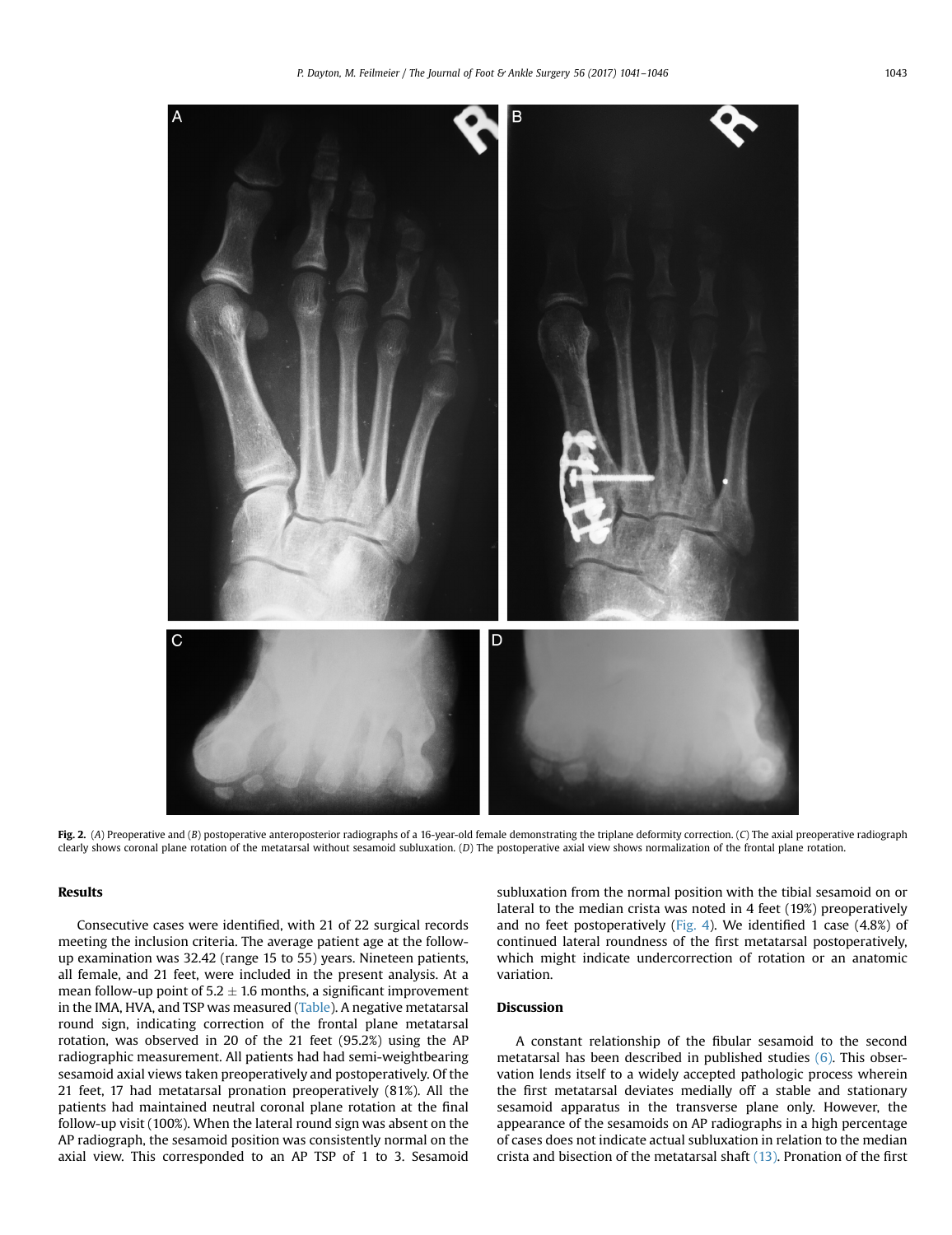<span id="page-3-0"></span>

Fig. 3. Preoperative anteroposterior and axial radiographs with the lateral round sign indicated preoperatively and absent postoperatively after triplane correction. Note the reduction in the lateral round sign and normalization of the apparent tibial sesamoid position on the anteroposterior radiograph resulting from inversion or supination of the first metatarsal. The axial views showed that the sesamoids were in their normal location before the procedure on a first metatarsal that was everted relative to the plane of the lesser metatarsals, confirming that it was the inversion that was responsible for the anteroposterior tibial sesamoid position changes, not capsular balancing.

metatarsal alters how the metatarsal is viewed on the AP radiographic projection much the same as an oblique radiograph of the foot does [\(4,5,7\).](#page-5-0) With pronation of the metatarsal, it appears that lateral

#### Table

|                | Mean morphologic measurements (preoperatively and after triplane correction, |  |  |
|----------------|------------------------------------------------------------------------------|--|--|
| $N = 21$ feet) |                                                                              |  |  |

| Measurement                    | Preoperatively                 | Final Follow-Up Visit             |
|--------------------------------|--------------------------------|-----------------------------------|
| IMA $(^\circ)$                 | $13.2^{\circ} \pm 2.3^{\circ}$ | $5.5^{\circ} \pm 1.9^{\circ}{}^*$ |
| HVA (°)                        | $19.3^{\circ} \pm 8.5^{\circ}$ | $7.3^{\circ} \pm 3.9^{\circ}$ *   |
| <b>TSP</b>                     | $4.8 \pm 1.1$                  | $1.8 \pm 0.7^*$                   |
| Axial metatarsal pronation (n) | 17 of 21 (81)                  | 1 of $21(4.8)$                    |
| Sesamoid subluxation (n)       | 4 of 21 (19.0)                 | 0 of $21(0.0)$                    |
| Lateral round sign $(n)$       | 17 of 21 (81)                  | 1 of $21^*$ (4.8)                 |

Abbreviations: HVA, hallux valgus angle; IMA, 1-2 intermetatarsal angle; TSP, tibial sesamoid position.

Data in parentheses are percentages.

 $p < .001$ .

displacement of the sesamoids has occurred on the AP radiograph despite the normal position of the sesamoids medially and laterally to the crista; with supination, this apparent position will be corrected. In this situation, the metatarsal does not move off the sesamoid apparatus, rather, the rotation alters what is observed on AP radiographs. Actual subluxation of the metatarsal medially off the sesamoids without rotation does occur in a small percentage of cases. This subluxed sesamoid state, without any significant or pure metatarsal pronation, was shown to occur in approximately 10% of a population of patients reported by Kim et al [\(13\)](#page-5-0) and 19% of the feet in our study. In most cases, the appearance of sesamoid displacement observed on AP radiographs results from metatarsal pronation. Therefore, the 2 dimensional radiographic findings are based on a 3-dimensional deformity that includes frontal plane rotation. This must be considered to achieve complete deformity correction.

The metatarsal in a bunion will not be deformed, rather it will have deviated from the normal anatomic position in 3 planes at the level of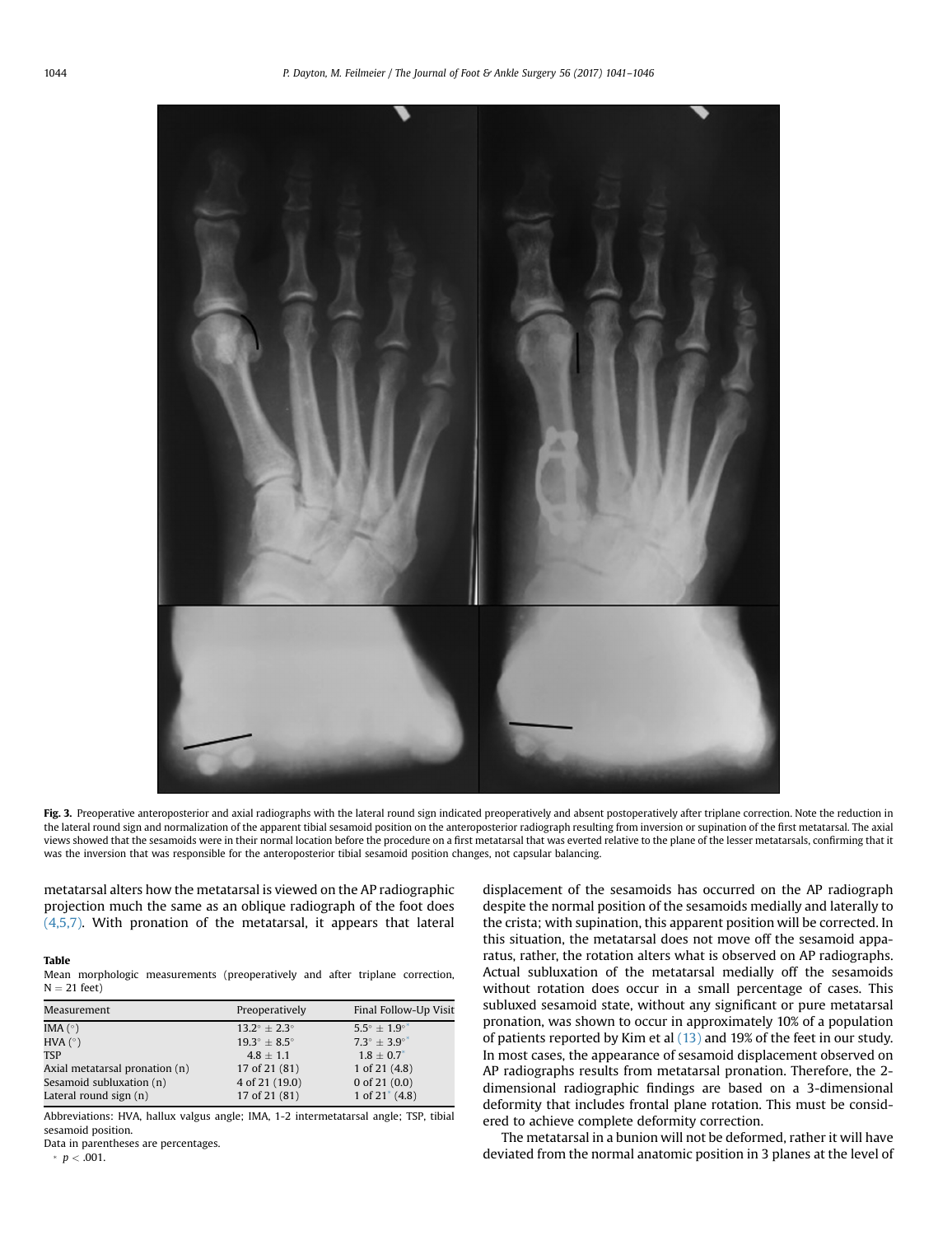<span id="page-4-0"></span>

Fig. 4. Patient with hallux valgus and high tibial sesamoid position indicated on  $(A)$  anteroposterior radiograph and  $(B)$  sesamoid axial view showing medial sesamoid subluxation onto the crista, in addition to a small amount of eversion rotation.

the first TMTJ. Surgeons easily recognize the transverse plane component of the deformity (IMA), and this parameter has received the greatest priority in preoperative decision-making. However, the sagittal plane has been considered to a lesser degree. Historically, very little attention has been given to the metatarsal coronal plane position when operatively addressing hallux valgus. We have found that coronal plane rotation of the first metatarsal has a profound effect on the basic anatomy of the deformity and that inclusion of coronal plane derotation as a part of the corrective procedure provides a powerful tool for the surgeon to more accurately correct this complex deformity. This has been highlighted in the present series in which we were able to achieve a normal anatomic position of the sesamoid position without distal osteotomy or first metatarsophalangeal joint capsular balancing procedures.

Examination of the published data revealed the clear and consistent presence of metatarsal coronal plane rotation associated with a bunion deformity, which was first recognized in 1956 by Mizuno et al [\(14\).](#page-5-0) The published data have used various terminologies to describe the same coronal plane position of the first metatarsal. This has created significant confusion in the discussion of the problem. Unless one is aware that the terms eversion, valgus, and pronation can be used synonymously when applied to the coronal plane position of the first metatarsal, one might overlook some of the published work regarding the topic of metatarsal pronation in a bunion [\(15\)](#page-5-0).

In 1980, Scranton and Rutkowski [\(16\)](#page-5-0) used sesamoid axial radiographs to observe the position of the metatarsal in both a control group and a group with bunion deformities. Their study found that the feet with bunions had a mean of  $14.5^\circ$  of metatarsal pronation and that the normal feet had a mean of  $3.1^\circ$  of metatarsal pronation. They concluded that the 3 components present in a bunion must be corrected, including the abducted hallux, adducted metatarsal, and pronated metatarsal. Mortier et al [\(17\)](#page-5-0) in 2012, also used sesamoid axial radiographs to observe a mean pronated position of 12.7 $\degree$  of the metatarsal in feet with a bunion deformity. They concluded this rotation resulted from metatarsal cuneiform instability rather than from torsion of the metatarsal shaft and that valgus metatarsal rotation in bunion deformities is common. Grode and McCarthy [\(18\)](#page-5-0) studied a similar view of the foot using cryomicrotomy rather than radiographs. Their observations included that, in a bunion, the position of the medial eminence or bump actually represents the dorsomedial surface of the head of the first metatarsal that is "brought into prominence by rotation through eversion." The frontal plane sections confirmed the pronated position of the metatarsal head.

Metatarsal rotation cannot directly be seen clinically; however, radiographic assessment of the rotational position can be determined on both AP and axial views of the sesamoids. The results of the present review strengthen the idea that certain findings on the AP radiograph can be used to qualify the rotational position. These include the lateral round sign of the first metatarsal head and the sesamoid position. These findings are closely linked with correction of the triplane deformity, as noted by others [\(19\)](#page-5-0). In our series, we noted improvement in both these AP radiographic findings through deliberate supination or inversion of the first metatarsal during the procedure.

The limitations of the present study include that it was retrospective. The number of subjects was relatively small and the followup time should ideally be  $\geq$ 1 year. However, this is a preliminary observation, and the primary outcome measure was the sesamoid positional change, not the clinical outcomes. We hope to expand the number of subjects and the follow-up period in the future. Another potential source of measurement error was that determination of the lateral round sign is a subjective visual finding for which surgeons might not agree. We found the round sign to be quite intuitive and easy to visualize; however, this likely resulted from our consistent observation of this finding for many years. All procedures and measurements were performed by 1 of us, which could lead to a potential observational bias. Therefore, additional measurements by independent raters would increase the validity of these findings.

We found that the TSP is a very consistent, but not universal, sign of coronal plane pronation, as evidenced by 81% of our patients having high TSP but no subluxation of the metatarsal from the sesamoid complex. In 19% of our patients, metatarsal head subluxation off the sesamoids, with or without frontal plane pronation noted. Although not universal, apparent lateral displacement of the sesamoids on the AP view is a strong marker of metatarsal pronation. Additionally, correction of rotation through triplane TMTJ arthrodesis consistently provided normalization of the sesamoid position both in rotation and in subluxation in the present series. The clinical significance of the present study was the potential reduction of recurrence by more accurate deformity correction, consistent with previously reported series linking failure to correct and maintain the sesamoid position with high rates of HAV recurrence. We recommend that the coronal plane deformity be evaluated in all bunion patients and given consideration in correction.